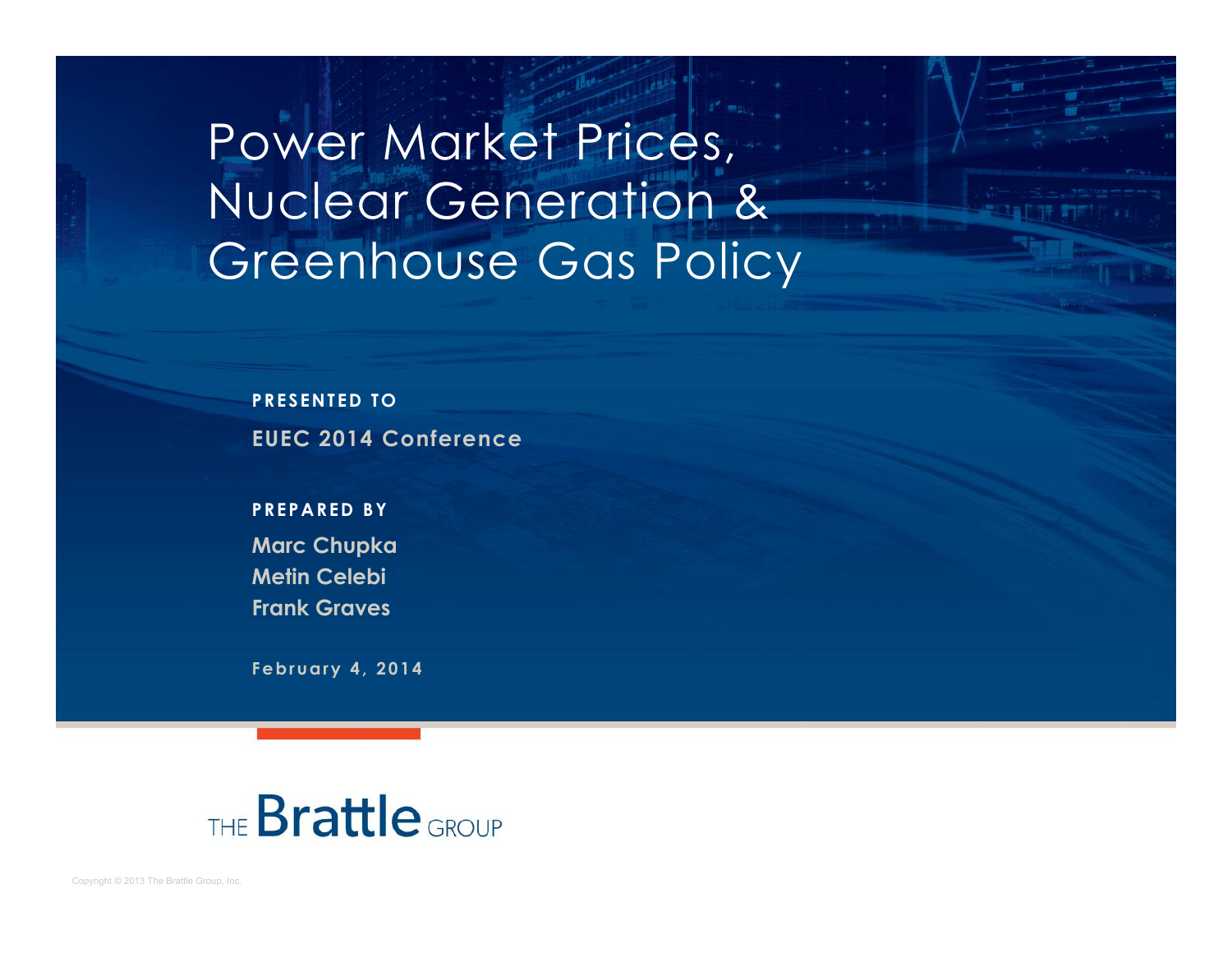# **Introduction & Overview**

#### **Recently, merchant baseload plants have had their profits eroded by low natural gas prices, entry of renewables, and depressed demand growth**

- $\blacksquare$  Reduced coal generation = lower average CO<sub>2</sub> emissions from generation
	- Coal generation down because of gas price/renewables/demand
	- Coal retirements from the above + EPA regulations
	- Surviving coal generation capacity factor remains low, could grow (esp. offpeak)
- Continued market conditions are now affecting merchant nuclear generation
	- Average all-hours energy price in PJM was \$34/MWh in 2012 and \$38/MWh in 2013; capacity prices also low in most sub-regions
	- Nuclear plants typically need \$30-45/MWh to cover fuel, fixed O&M and CapEx
	- Forward prices of power through 2015 not much more favorable

#### **lf** nuclear plants shut down due to a few years of cash flow shortfalls, the long**term consequences to CO <sup>2</sup> emissions raise significant concerns**

- $\blacksquare$  In the near term, generation shortfall made up with dispatchable coal/gas
- Regret if  $CO<sub>2</sub>$  policy enacted and resulting market would support nuclear
- **Assuming no coal long term, a smaller nuclear fleet would require all gas baseload**

#### **Absent a CO <sup>2</sup> price, retaining some marginal nuclear plants may require a modest >uplift? type of payment, a >green RMR? policy to prevent retirements and resultant CO <sup>2</sup> emissions**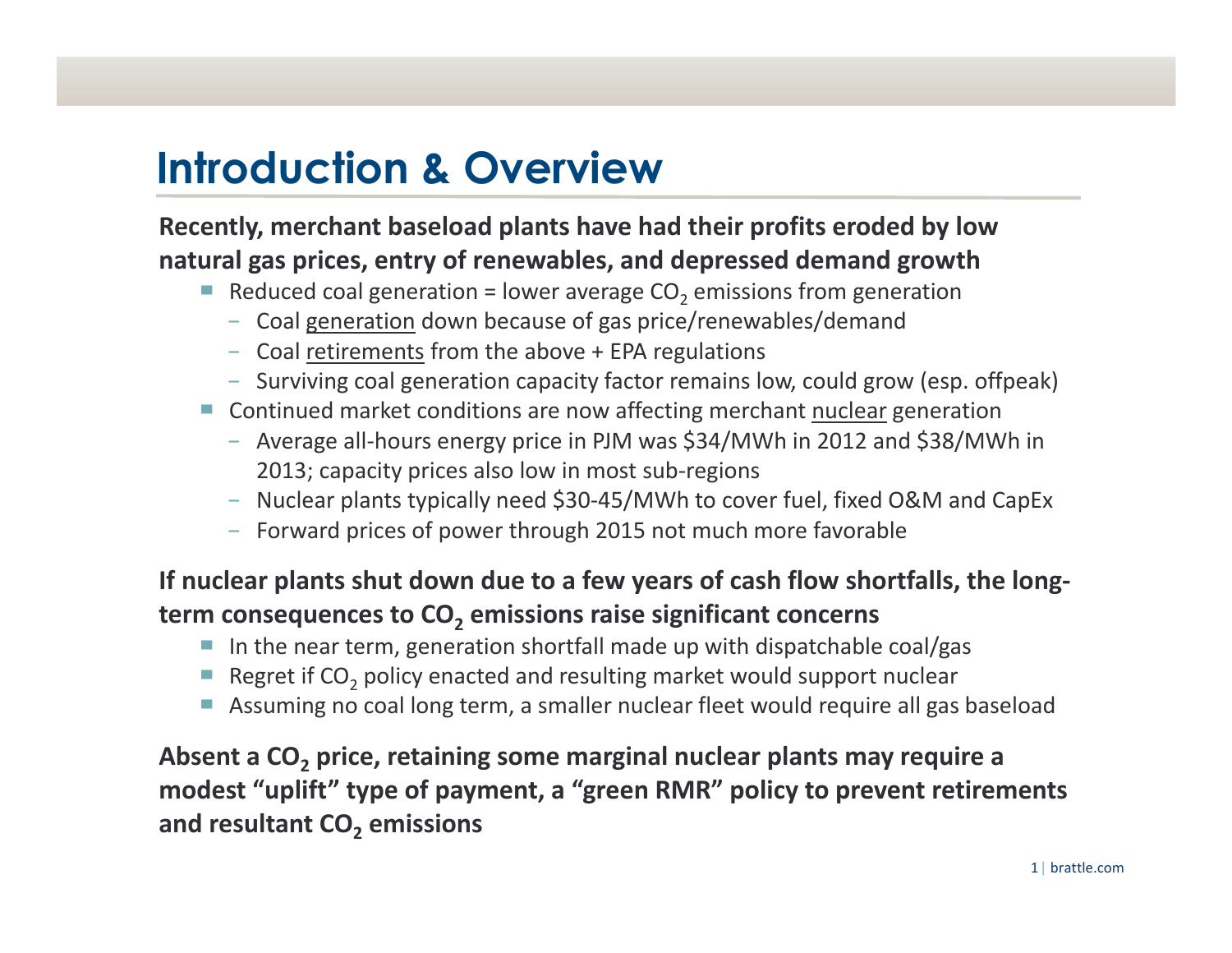## **Recent Merchant Nuclear Plant Retirements**

|                                    | <b>Vermont Yankee</b> | <b>Kewaunee</b>       |
|------------------------------------|-----------------------|-----------------------|
|                                    |                       |                       |
| <b>Operator and Plant Location</b> | Entergy; Vernon, VT   | Dominion; Carlton, WI |
| <b>Installed Capacity</b>          | 628 MW                | 574 MW                |
| <b>Annual Output (2012)</b>        | 4,989 GWh (90% CF)    | 4,516 GWh (90% CF)    |
| <b>Marginal Generation Fuels</b>   | 80% Gas/20% Coal      | 30% Gas/70% Coal      |
| CO <sub>2</sub> avoided            | 2.7 MMtons/yr         | 3.78 MMtons/yr        |
| <b>Vehicle Equivalent</b>          | 400,000 Vehicles      | 550,000 Vehicles      |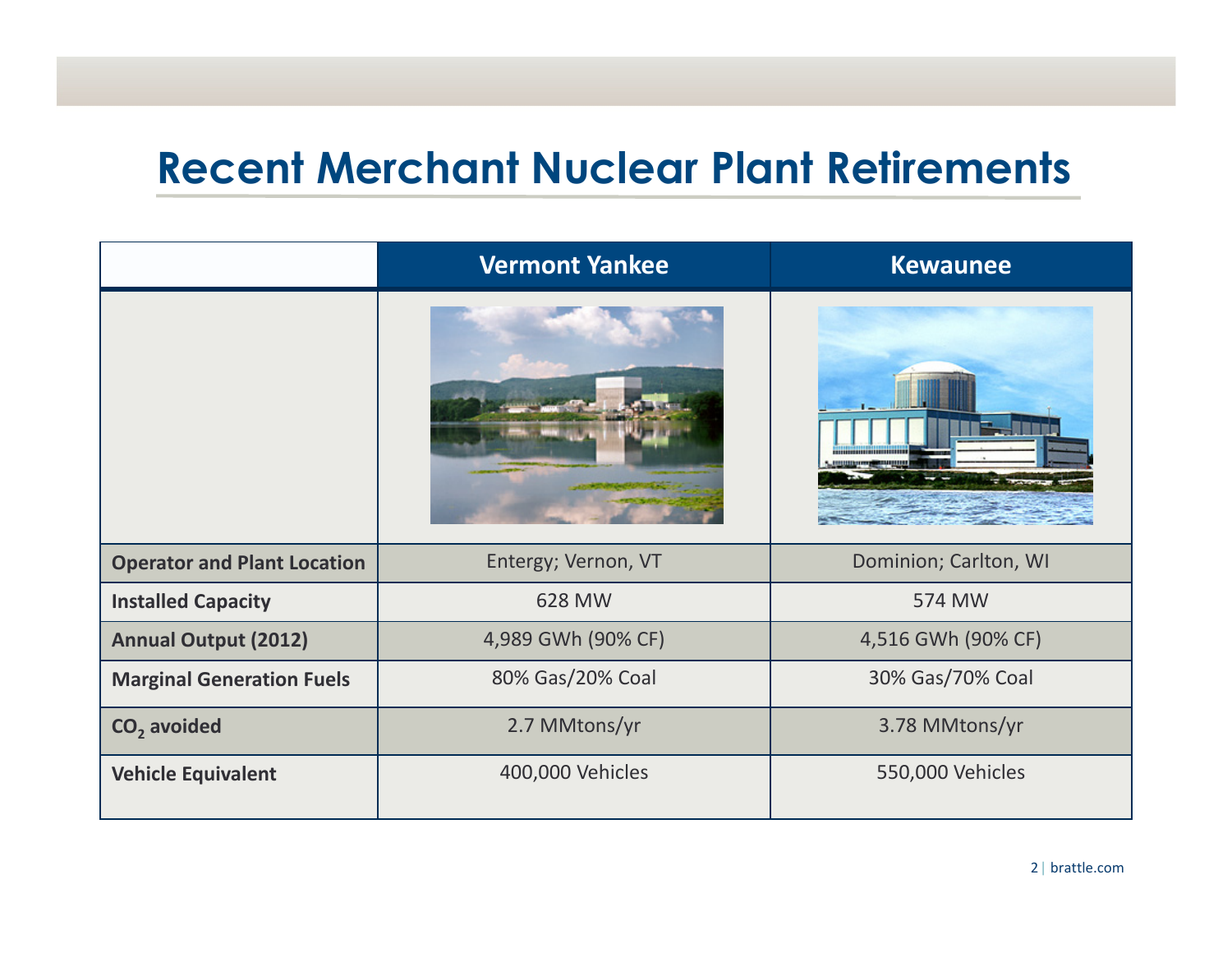# **Recent Nuclear Operating Margins**

**2009Ͳ2012 annual average margins (energy & capacity revenues less operating cost) against wholesale spot prices were negative for 5 merchant nuclear plants (4 GW) and only marginally positive for 2 plants (2 GW)**

■ During the same period, 11 regulated nuclear plants also had operating and CapEx costs higher than revenues they would have earned from wholesale markets.

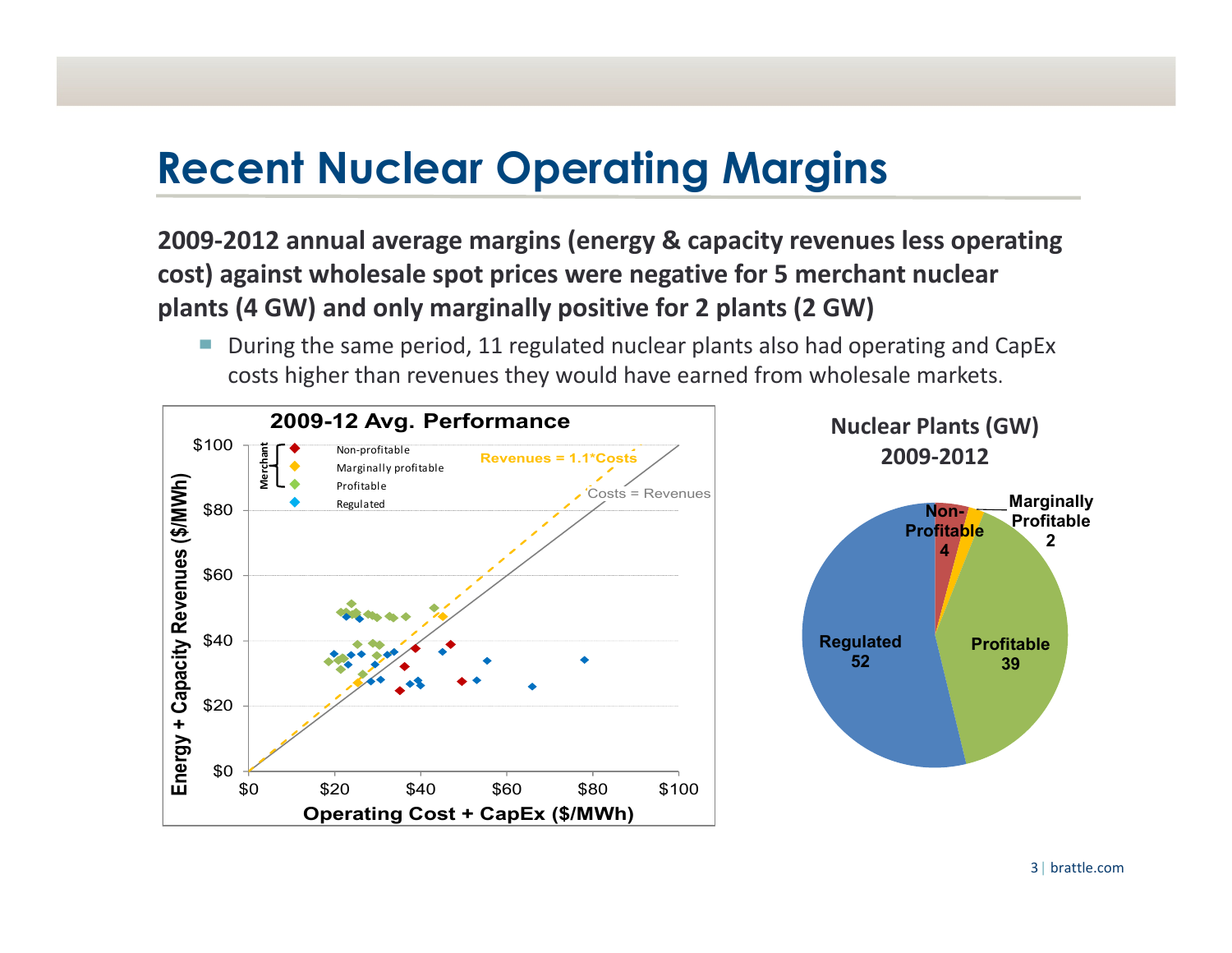# **Merchant Nuclear Margins by 2015**

**6 GW out of the 45 GW merchant nuclear fleet (13%) would not have been profitable** or only marginally profitable at spot prices during 2009-2012 **Forward prices and cost trends for 2015 imply that 23 GW of merchant nuclear capacity (51%) are at risk of not fully recovering fixed operating costs (depends on protection from market exposure via PPAs).**

- Market forwards for 2015 are similar to 2009-2012 average spot prices
- Over the last 5 years, O&M increased by 5% per year and CapEx increased by 17% per year (nominal, average over the entire nuclear fleet)



**2015 Trended Costs**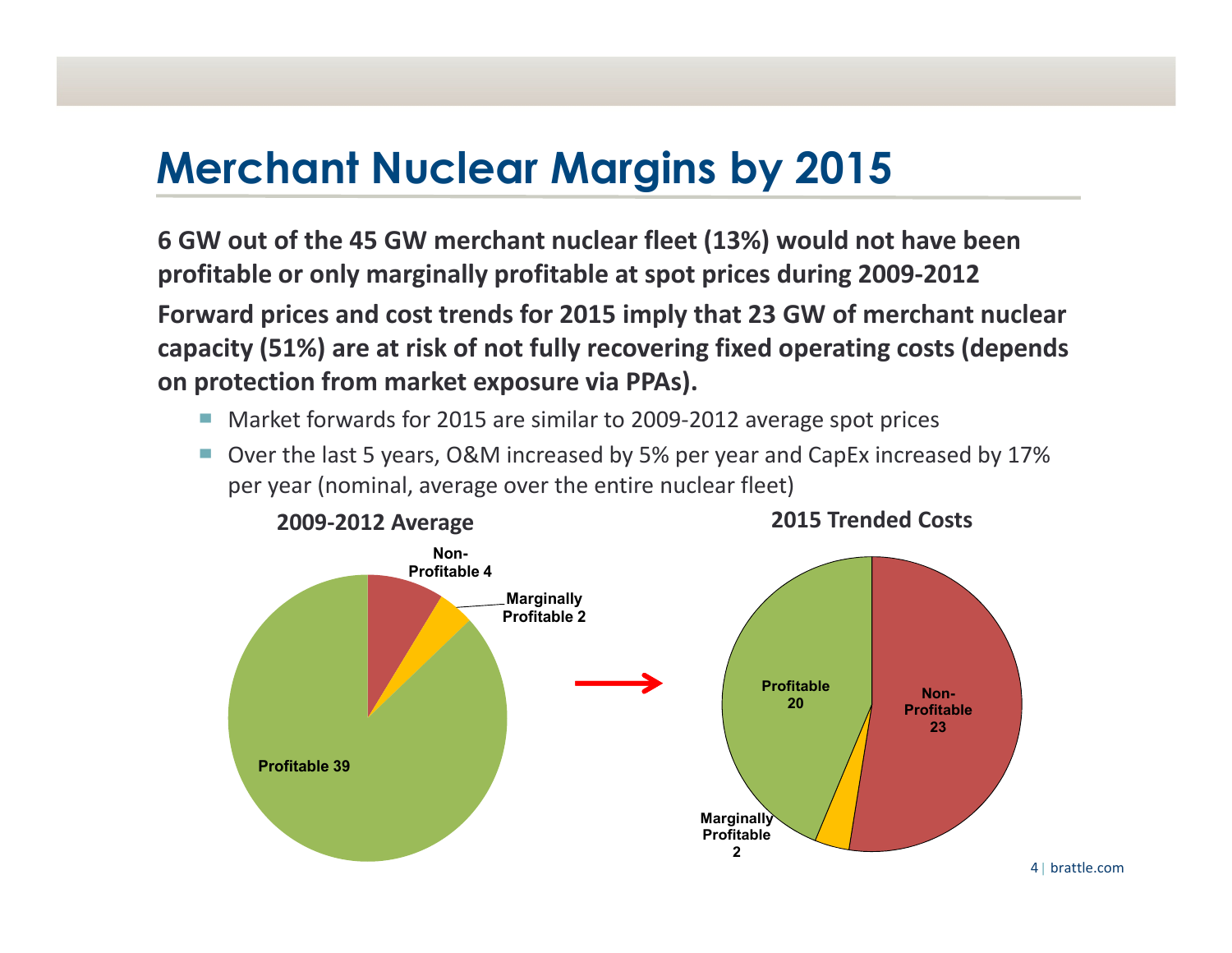## **Potential Economic Improvements**

**Eliminating growth in fixed costs, higher gas prices, or economy wide carbon price would increase the profitability of merchant nuclear units:**

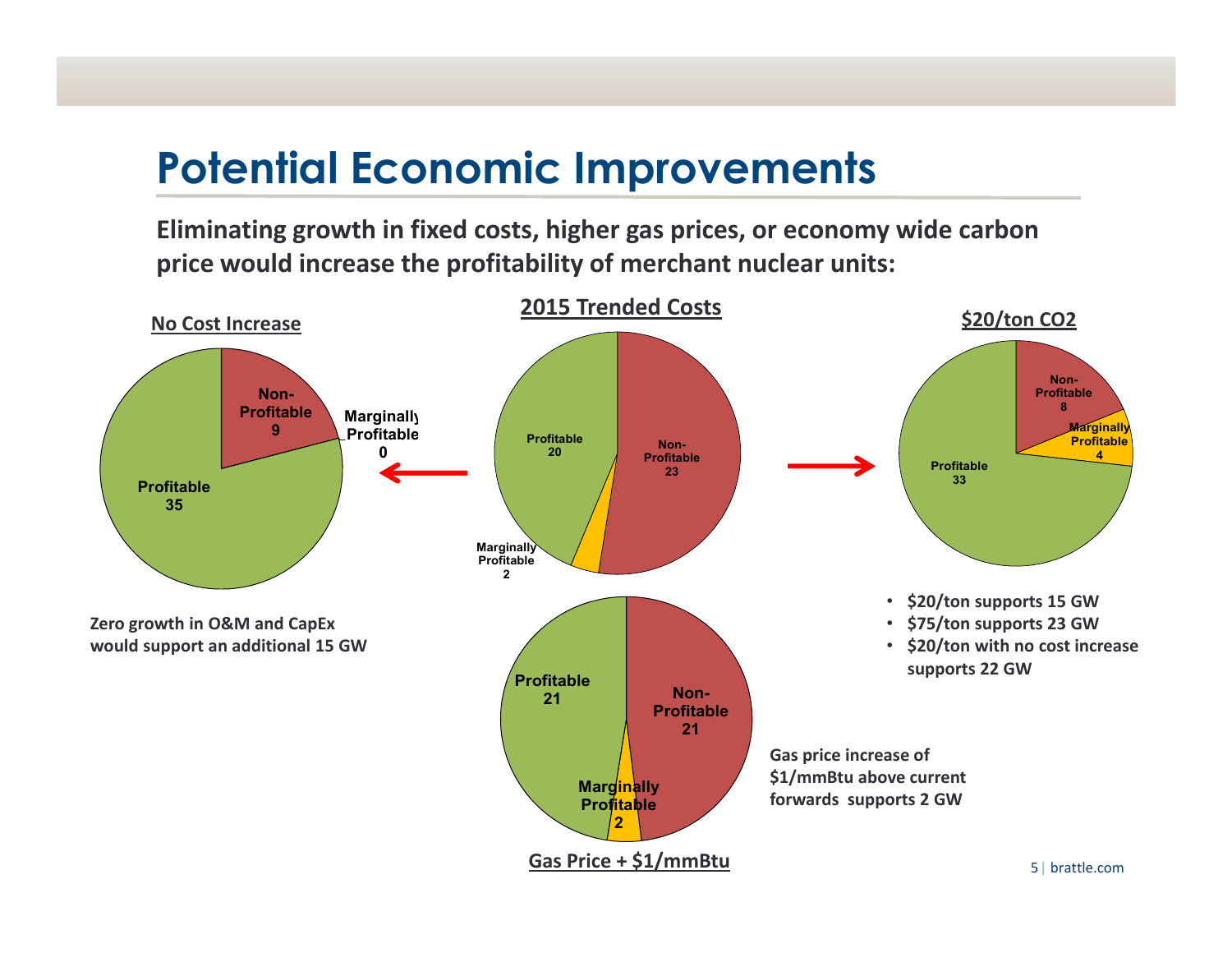# **Nuclear - CO<sub>2</sub> Emissions & Avoided Cost**

#### **1** GW nuclear avoids 3.4 MMtons/yr of CO<sub>2</sub> relative to gas combined cycle, **equivalent to 500,000 gasoline cars @ 15,000 miles/yr and 20 mpg**

About twice as large a  $CO<sub>2</sub>$  benefit vs. coal-only generation

#### **1 GW of lost nuclear output at (90% capacity factor) would require large amounts of alternative carbonͲfree resources**

- 2,600 MW of wind @35% CF (about 4-5 Cape Wind projects)
- More than the entire U.S. solar fleet in 2013 (4,500 MW  $@17%$  CF)

#### **Levelized cost of avoided CO2 for NEW wind & solar can be quite high**

- Solar PV about \$286-563/ton
- Wind about \$74-165/ton

#### **Levelized cost of avoided CO2 for NEW nuclear is also \$100+/ton**

#### **Key public policy questions become:**

- If existing nuclear is threatened, what would it cost to avoid retirement?
	- Overall cost and  $\frac{\epsilon}{2}$  ton CO<sub>2</sub> emissions avoided
- <sup>Ů</sup> **If preserving existing nuclear is a relatively cheap way of avoiding CO2, what kind of policy could work?**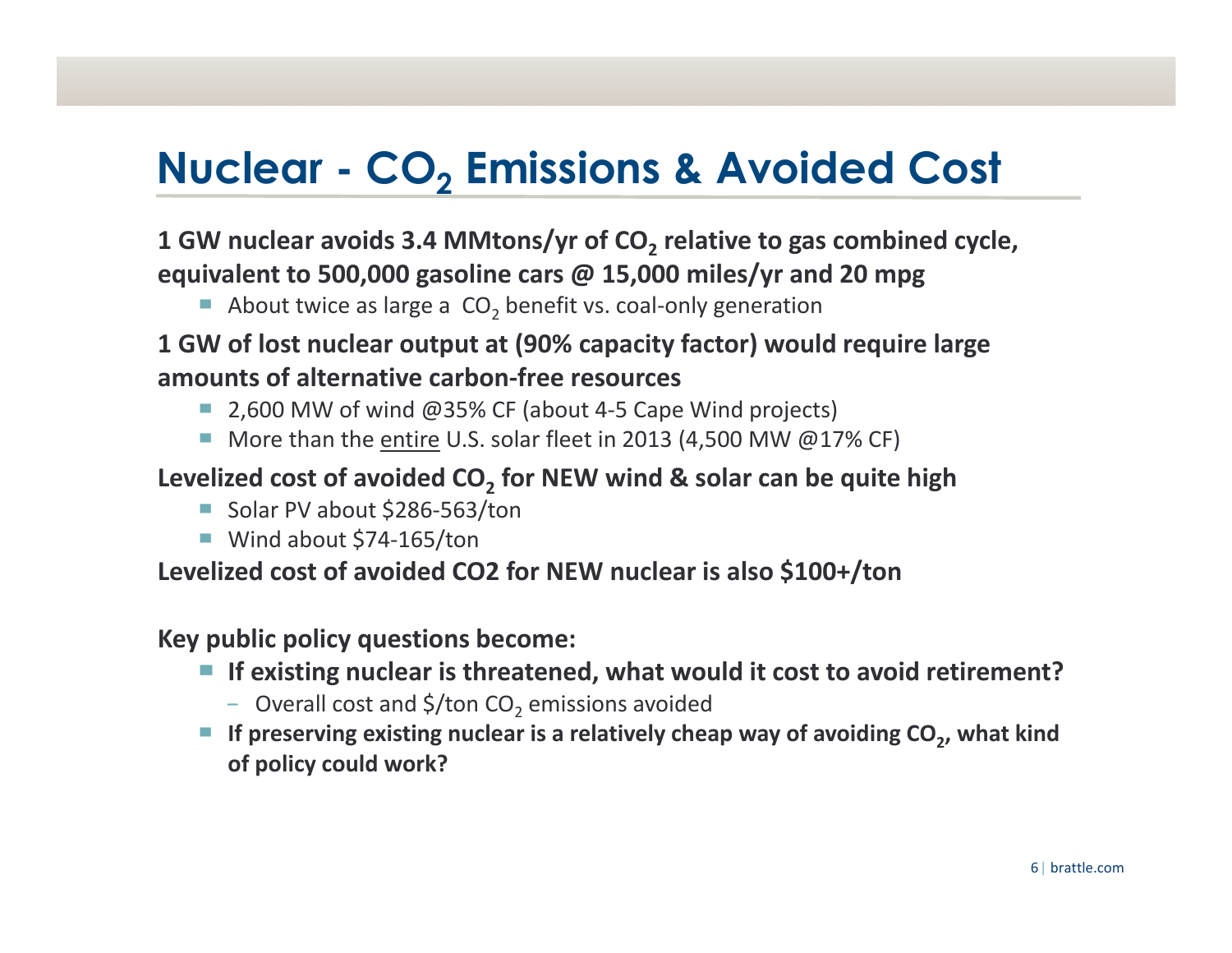### **Cost of Sustaining Merchant Nuclear Plants**

**The potential shortfall in spot operating margins for merchant nuclear threatened (23 GW) under the trended cost/market forward price scenario provides an estimate of the cost of retaining the capacity:**

**Cumulative Annual Payments Needed to Sustain Merchant Nuclear Plants**





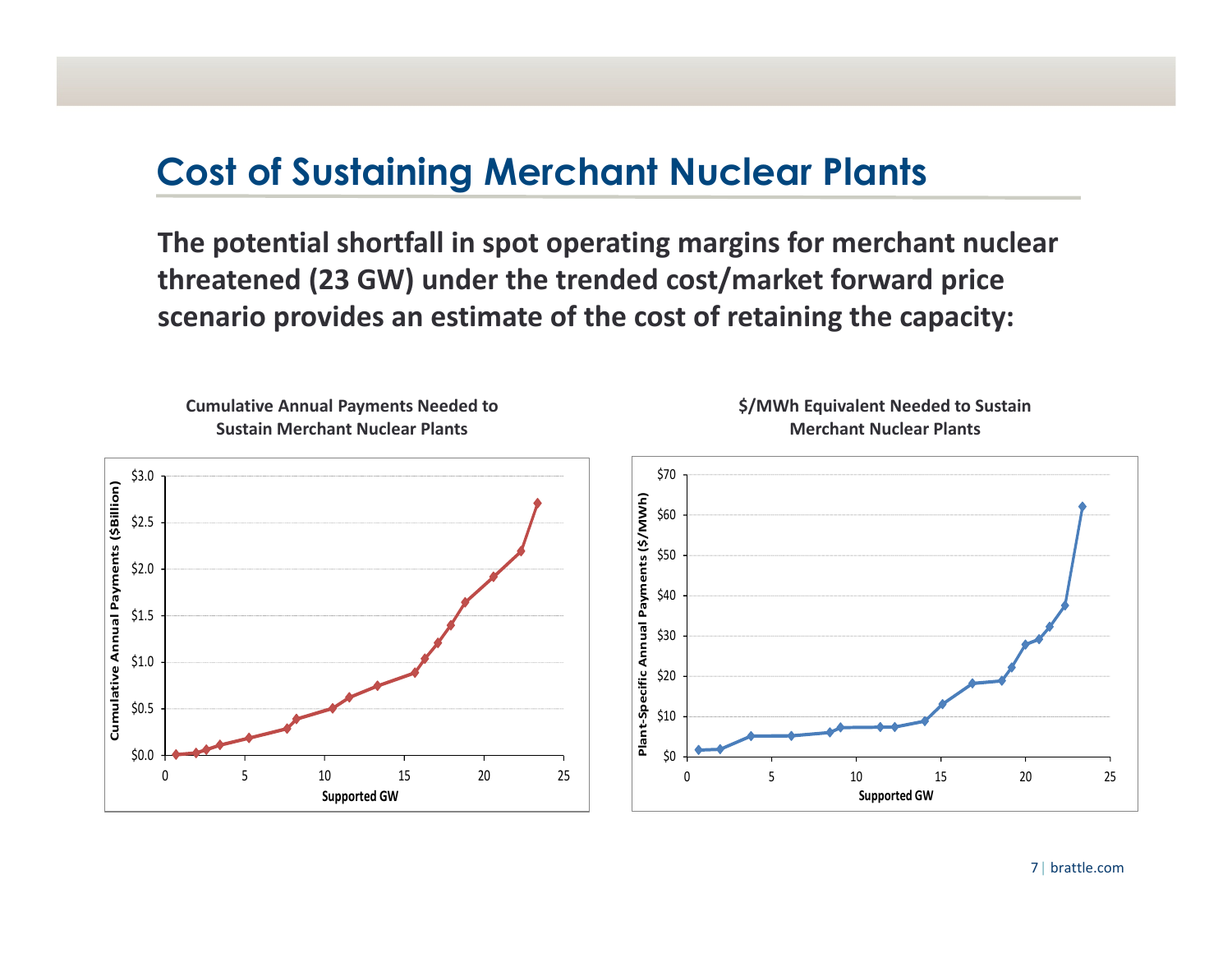## **CO<sub>2</sub> Impact of Sustaining Merchant Nuclear Plants**

**Supporting all 23 GW of threatened merchant nuclear plants would cost about \$2.7 annually and avoid over 130 million metric tons of CO2 emissions per year, based on the regional fuel mix (gas v. coal) that would replace it in the near term:**





8| brattle.com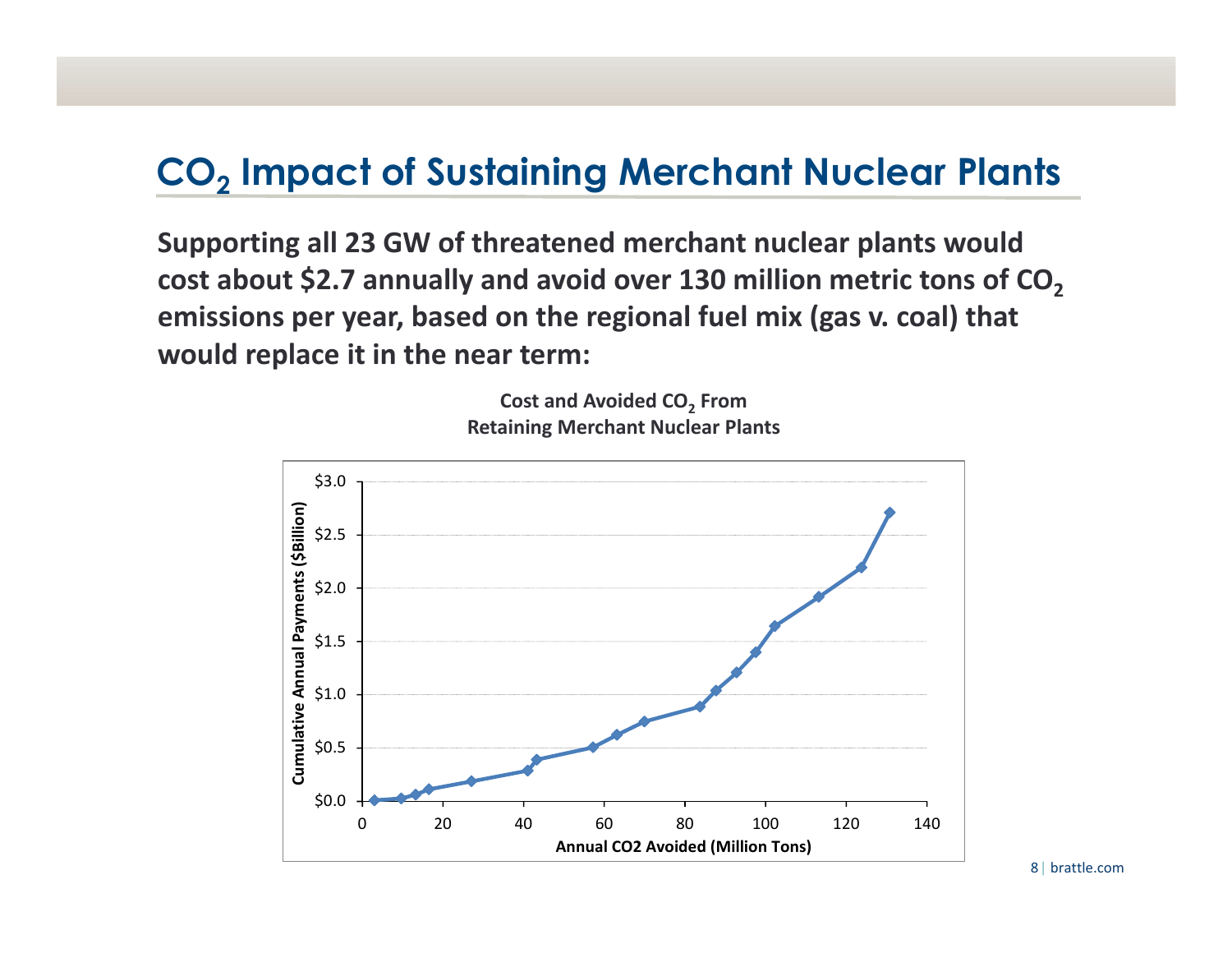### **Marginal and Average Cost of CO<sub>2</sub> Avoided**

**About half of the threatened nuclear fleet could be supported with an average** cost per ton of  $CO<sub>2</sub>$  avoided below \$10/ton; while the most **expensive reductions would be about \$75/ton, the average cost would be \$20/ton: Costs of Avoided CO2 From Retaining**

**Merchant Nuclear Plants**

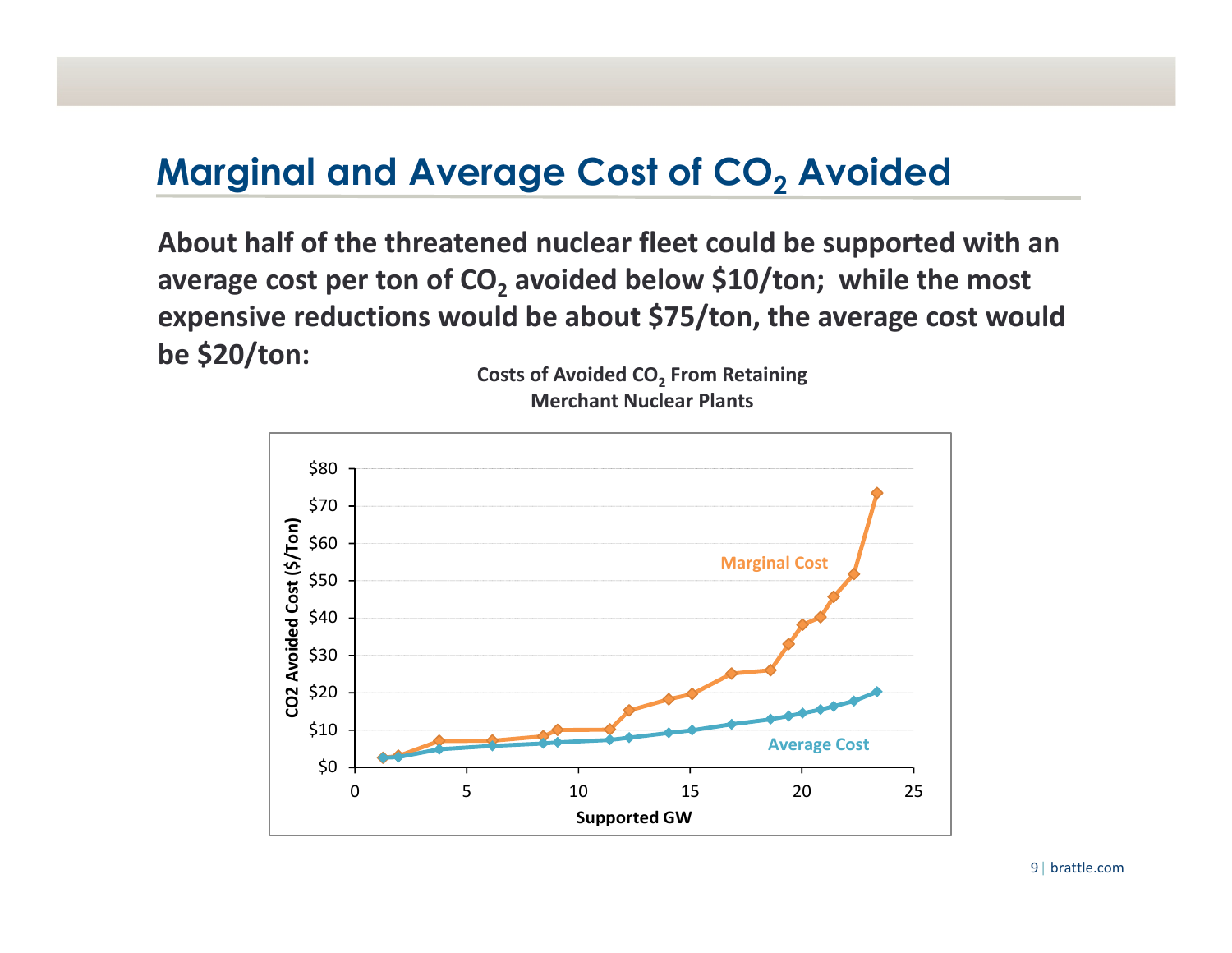## **Policy Design**

**An** inexpensive, plant-specific "green long-term capacity payment" or **>green RMR? program could sustain the GHG benefits of merchant nuclear plants that are at risk of not recovering their fixed costs.**

- $\blacksquare$  Ideally, this would comprise only the payment necessary to maintain the capacity
- Merchant units most at risk when their PPAs expire  $-$  may provide the opportunity for public support
- Reliability Must-Run (RMR) contracts used to preserve units that were needed for grid reliability but were "stranded " under deregulation provide an example
	- Unit specific, cost-of- service
	- Controversial and litigious
- No national, or all-generation, carbon price would be required
- $\blacksquare$  Payments could be adjusted downward, or even paid back, if energy market prices increase and support is no longer needed, and phased out if an actual carbon price is introduced

**In addition, pending EPA rules on existing coal under CAA §111(d) might create a state or regional solution for uplift or other market** *support* **for zero-emission resource deployment or retention**